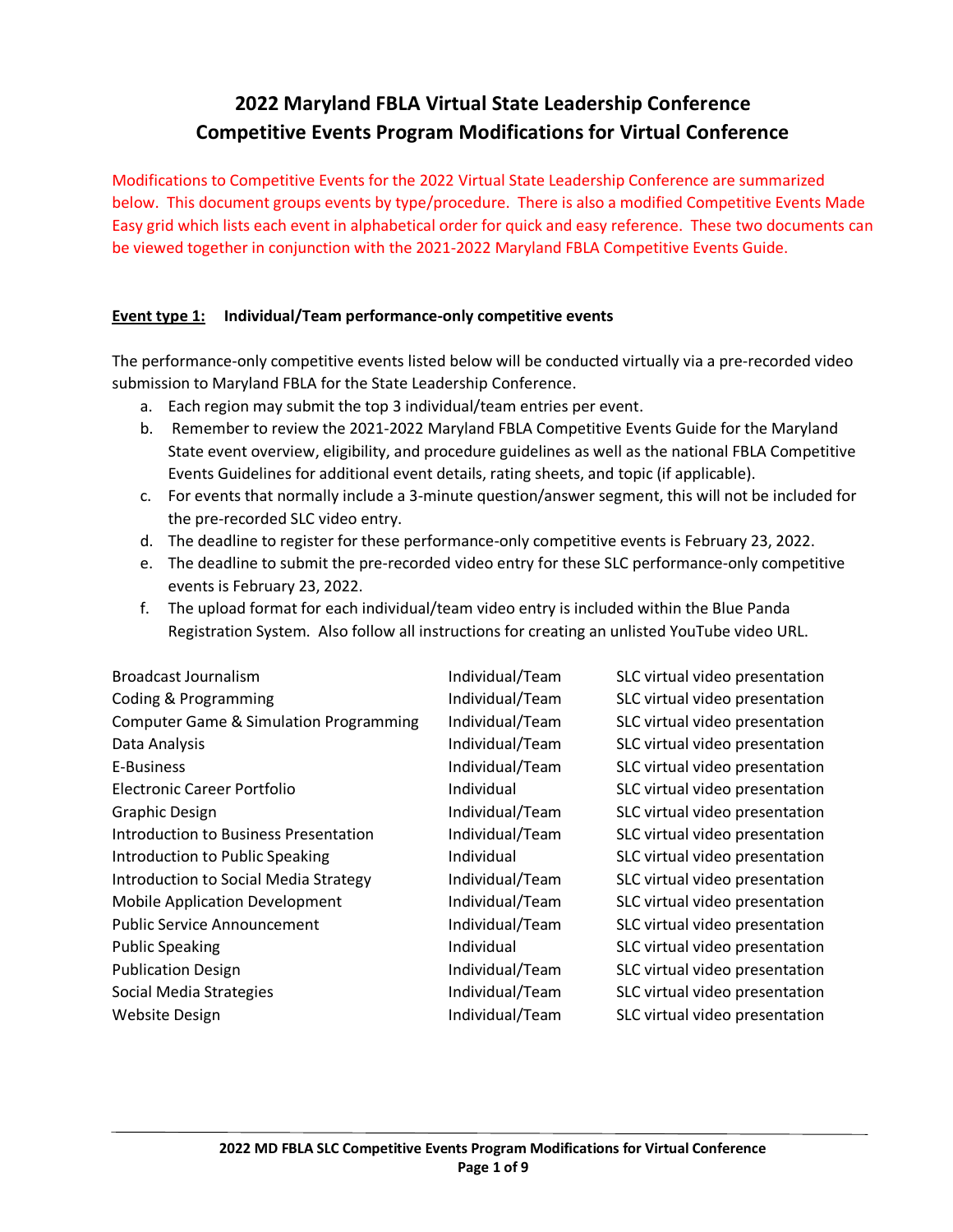# **Event type 2: Individual/Team performance competitive events that require judge interaction**

The performance-only competitive events listed below are interactive and will have an assigned live event performance time for direct interaction with a panel of judges for the State Leadership Conference.

- a. Each region may submit the top 3 or top 5 individual/team entries per event as noted below.
- a. Remember to review the 2021-2022 Maryland FBLA Competitive Events Guide for the Maryland State event overview, eligibility, and procedure guidelines as well as the national FBLA Competitive Events Guidelines for additional event details and rating sheets.
- b. The deadline to register for these performance-only competitive events is February 23, 2022.
- g. The deadline for Future Business Leader and Job Interview participants to upload their resume/letter is February 23, 2022. The upload format for the letter/resume is included within the Blue Panda Registration System.
- c. Event judging for all six live events will take place on Friday, March 18, 2022. The MD FBLA Competitive Events Committee will assign each individual/team a time for their live interactive competitive event and post the schedules to the MD FBLA website
- d. Event schedules for Client Service, Future Business Leader, Impromptu Speaking, Job Interview, and Sales Presentation will be posted to the MD FBLA website on March 1, 2022.
- e. The event schedule for Help Desk will be posted to the MD FBLA website on March 14, 2022.
- f. All students must perform live on March 18, 2022 in the time slot assigned by MD FBLA.

| <b>Client Service</b>             | Individual      | Top 3 per region  | SLC Interactive role play with judges |
|-----------------------------------|-----------------|-------------------|---------------------------------------|
| Future Business Leader Individual |                 | Top 5 per region* | SLC interview with judges             |
| <b>Help Desk</b>                  | Individual      | Top 5 per region* | SLC interactive role play with judges |
| Impromptu Speaking                | Individual      | Top 3 per region  | SLC Impromptu speech to judges        |
| Job Interview                     | Individual      | Top 3 per region  | SLC interview with judges             |
| <b>Sales Presentation</b>         | Individual/Team | Top 3 per region  | SLC interactive role play with judges |

\* For Future Business Leader and Help Desk, only the Top 15 entries will be assigned a live interview/role play with judges based upon their objective test score.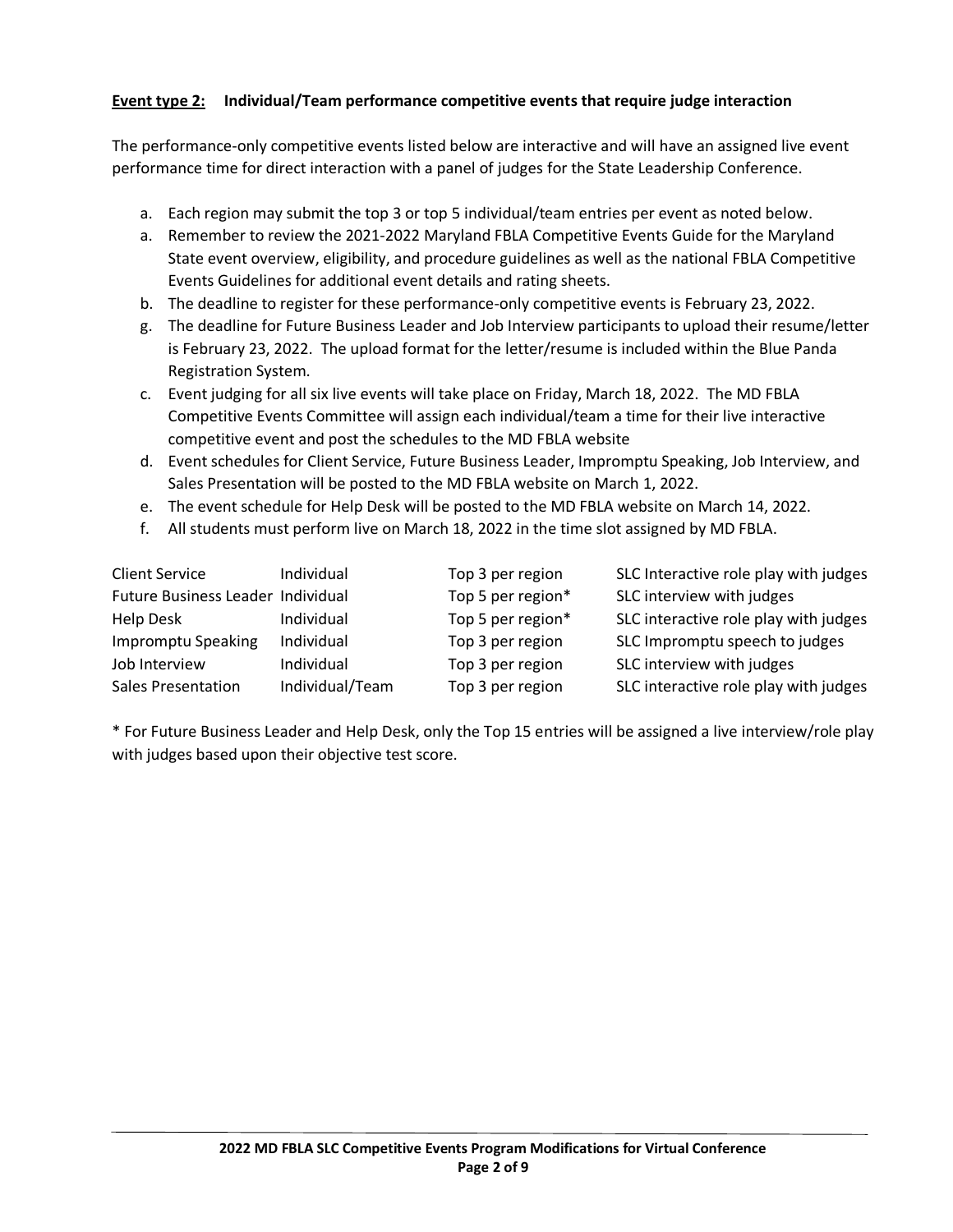#### **Event type 3: Individual competitive event with objective test only**

The competitive events listed below are "individual objective test only" competitive events.

- a. Each region may submit the top 5 individual entries per event.
- b. The objective test will be administered at the school site with proctor supervision. If pandemic conditions and/or local school system rules warrant a change in this procedure, Maryland FBLA will issue guidance at that time for possible exceptions to the testing location and proctoring format.
- c. The objective test log-in information will be sent to the local chapter advisor via the on-line testing system. Proctor instructions will also be provided.
- d. Remember to review the 2021-2022 Maryland FBLA Competitive Events Guide for the Maryland State event overview, eligibility, and procedure guidelines as well as the national FBLA Competitive Events Guidelines for additional event details.
- e. The deadline to register for these objective-test-only competitive events is February 23, 2022.
- f. The on-line testing window for these objective test only competitive events begins on Monday, February 28, 2022 and closes at 5 pm on Friday, March 11, 2022. Be sure to test early!

| <b>Accounting I</b>                        | Individual | SLC objective test |
|--------------------------------------------|------------|--------------------|
| <b>Accounting II</b>                       | Individual | SLC objective test |
| Advertising                                | Individual | SLC objective test |
| Agribusiness                               | Individual | SLC objective test |
| <b>Business Calculations</b>               | Individual | SLC objective test |
| <b>Business Communication</b>              | Individual | SLC objective test |
| <b>Business Law</b>                        | Individual | SLC objective test |
| <b>Computer Problem Solving</b>            | Individual | SLC objective test |
| <b>Cyber Security</b>                      | Individual | SLC objective test |
| Economics                                  | Individual | SLC objective test |
| <b>Health Care Administration</b>          | Individual | SLC objective test |
| Human Resource Management                  | Individual | SLC objective test |
| Insurance & Risk Management                | Individual | SLC objective test |
| Introduction to Business Communication     | Individual | SLC objective test |
| Introduction to Business Concepts          | Individual | SLC objective test |
| <b>Introduction to Business Procedures</b> | Individual | SLC objective test |
| Introduction to FBLA                       | Individual | SLC objective test |
| Introduction to Financial Math             | Individual | SLC objective test |
| Introduction to Information Technology     | Individual | SLC objective test |
| Introduction to Parliamentary Procedure    | Individual | SLC objective test |
| Journalism                                 | Individual | SLC objective test |
| Networking Infrastructures                 | Individual | SLC objective test |
| Organizational Leadership                  | Individual | SLC objective test |
| <b>Personal Finance</b>                    | Individual | SLC objective test |
| <b>Political Science</b>                   | Individual | SLC objective test |
| Securities & Investments                   | Individual | SLC objective test |
| <b>Supply Chain Management</b>             | Individual | SLC objective test |
| <b>UX Design</b>                           | Individual | SLC objective test |
|                                            |            |                    |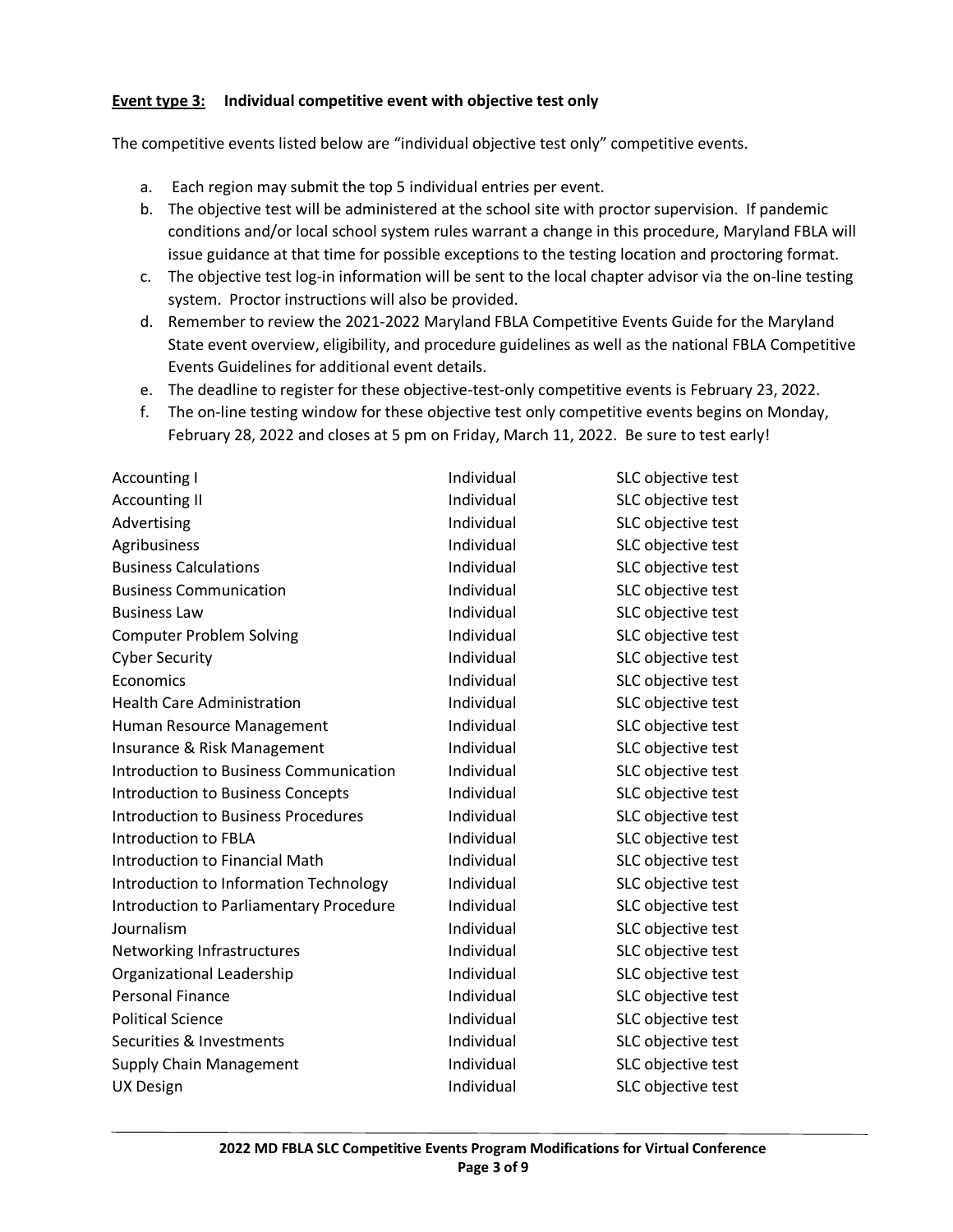## **Event type 4: Individual/team competitive events with objective test and top-15 pre-qualification for a pre-recorded video performance**

The competitive events listed below are individual/team competitive events that consist of an objective test and a performance component. The performance portion of the competitive events listed below are based upon the top-15 objective test scores and the performance will be conducted virtually via a pre-recorded video submission to Maryland FBLA for the State Leadership Conference.

- a. Each region may submit the top 5 individual/team entries per event.
- b. The objective test will be administered at the school site with proctor supervision. Teams of two or three will complete the test collaboratively. If pandemic conditions and/or local school system rules warrant a change in the testing procedure, Maryland FBLA will issue guidance at that time for possible exceptions to the testing location and proctoring format.
- c. The objective test log-in information will be sent to the local chapter advisor via the on-line testing system. Proctor instructions will also be provided.
- d. Remember to review the 2021-2022 Maryland FBLA Competitive Events Guide for the Maryland State event overview, eligibility, and procedure guidelines as well as the national FBLA Competitive Events Guidelines for additional event details.
- e. The deadline to register for these objective-test/performance competitive events: February 23, 2022.
- f. The on-line testing window for these objective-test SLC competitive events begins on Monday, February 28, 2022 and closes at 5 pm on Friday, March 11, 2022. Be sure to test early!
- g. The individuals/teams with a top-15 objective test score will be posted to the MD FBLA website on Monday, March 14, 2022. Chapter advisors with an eligible top-15 entry will be provided the case study/event prompt and will have until 5 pm on Friday, March 18, 2022 to upload their pre-recorded video performance using the upload format included within the Blue Panda Registration System. Also follow all instructions for creating an unlisted YouTube video URL.

| <b>Banking &amp; Financial Systems</b>    | Individual/Team | SLC objective test & top-15 performance     |
|-------------------------------------------|-----------------|---------------------------------------------|
| <b>Business Ethics</b>                    | Individual/Team | SLC objective test & top-15 perf w/ summary |
| <b>Business Management</b>                | Individual/Team | SLC objective test & top-15 performance     |
| Entrepreneurship                          | Individual/Team | SLC objective test & top-15 performance     |
| <b>Hospitality &amp; Event Management</b> | Individual/Team | SLC objective test & top-15 performance     |
| <b>International Business</b>             | Individual/Team | SLC objective test & top-15 performance     |
| Introduction to Event Planning            | Individual/Team | SLC objective test & top-15 performance     |
| <b>Management Information Systems</b>     | Individual/Team | SLC objective test & top-15 performance     |
| Marketing                                 | Individual/Team | SLC objective test & top-15 performance     |
| Network Design                            | Individual/Team | SLC objective test & top-15 performance     |
| Parliamentary Procedure                   | Team of 4 or 5  | SLC objective test & top-15 performance     |
| Sports & Entertainment Management         | Individual/Team | SLC objective test & top-15 performance     |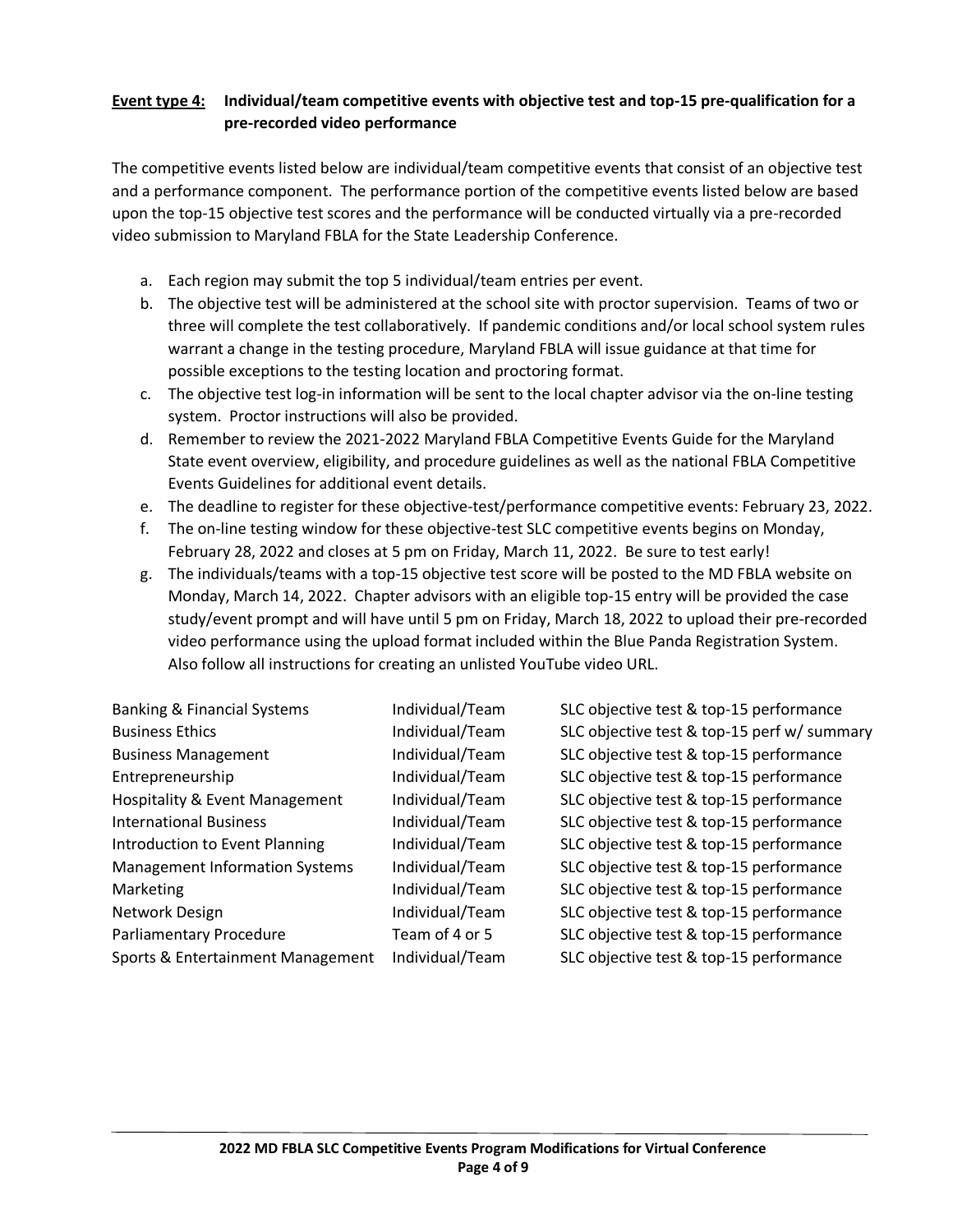## **Event type 5: Individual competitive events with objective test and production test**

The competitive events listed below are individual competitive events that consist of an objective test and a production test component. At the State Leadership Conference level, only the objective test is completed.

- a. Each region may submit the top 5 entries per event.
- b. The objective test will be administered at the school site with proctor supervision. If pandemic conditions and/or local school system rules warrant a change in this procedure, Maryland FBLA will issue guidance at that time for possible exceptions to the testing location and proctoring format.
- c. The objective test log-in information will be sent to the local chapter advisor via the on-line testing system. Proctor instructions will also be provided.
- d. Remember to review the 2021-2022 Maryland FBLA Competitive Events Guide for the Maryland State event overview, eligibility, and procedure guidelines as well as the national FBLA Competitive Events Guidelines for additional event details.
- e. The deadline to register for these competitive events is February 23, 2022.
- f. The testing window for these objective-test SLC competitive events begins on Monday, February 28, 2021 and closes at 5 pm on Friday, March 11, 2022. Be sure to test early!
- g. These events will be awarded at the SLC based upon the objective test score only. There will not be a production component administered for these events.

| Individual | SLC objective test only |
|------------|-------------------------|
| Individual | SLC objective test only |
| Individual | SLC objective test only |
| Individual | SLC objective test only |
|            |                         |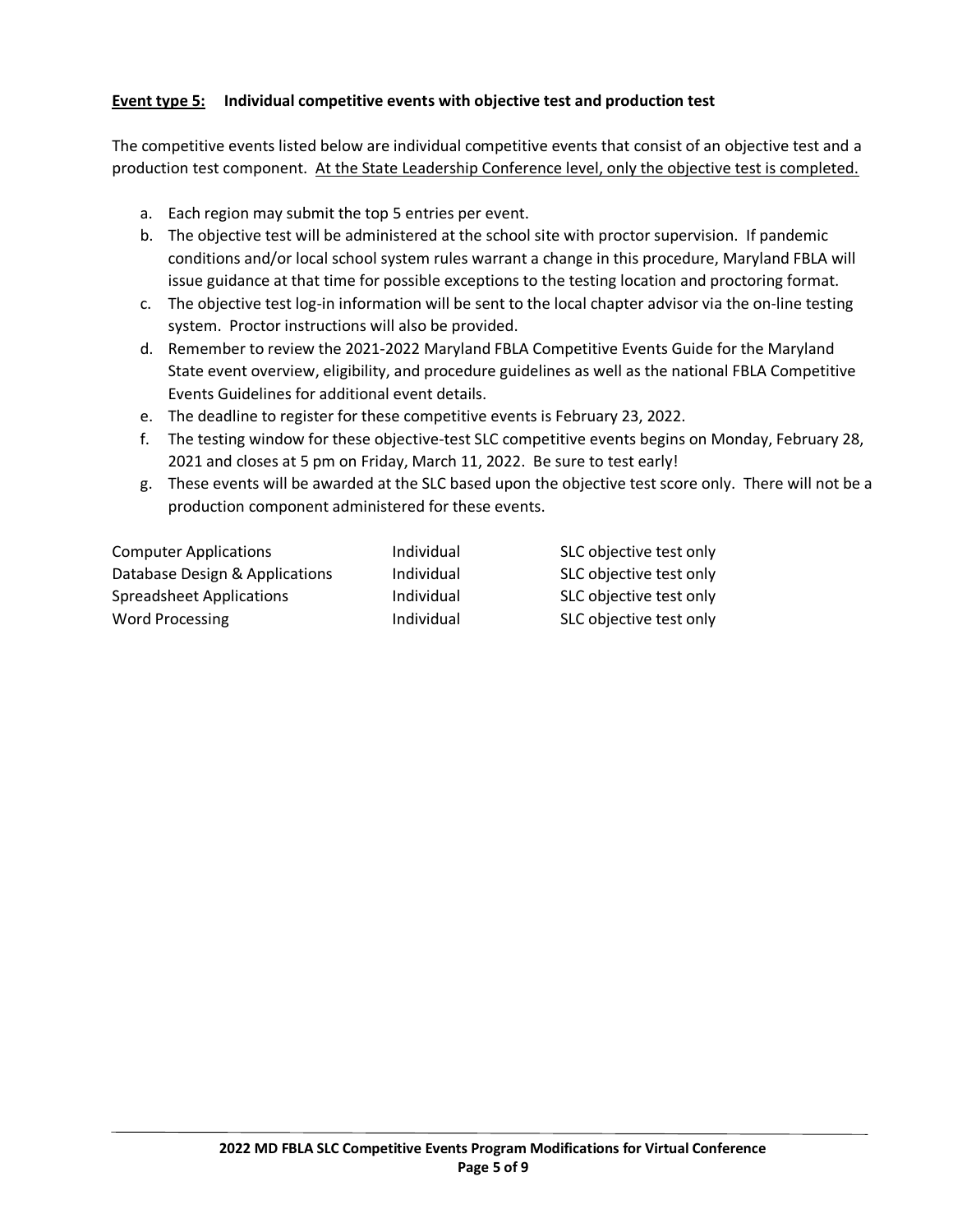## **Event type 6: SLC level written report chapter competitive events**

The competitive events listed below are chapter written reports with a pre-recorded video performance. The performance portion of these events will be conducted virtually via a pre-recorded video submission to Maryland FBLA for the State Leadership Conference.

- a. Each chapter may submit one entry for the chapter events listed below. In the event that there are more than 15 entries in any of these chapter events, only the top 15 written chapter report scores will have their video entry evaluated/judged.
- b. The deadline to register for these SLC-only events is February 23, 2022.
- c. The deadline to submit the written report PDF and pre-recorded video entry for these chapter competitive events is February 23, 2022.
- d. The upload format for all entries is included within the Blue Panda Registration System. Also follow all instructions for creating an unlisted YouTube video URL.

American Enterprise Project Chapter Event Written chapter report & video performance Community Service Project Chapter Event Written chapter report & video performance Local Chapter Annual Business Report Chapter Event Written chapter report & video performance Partnership with Business Project Chapter Event Written chapter report & video performance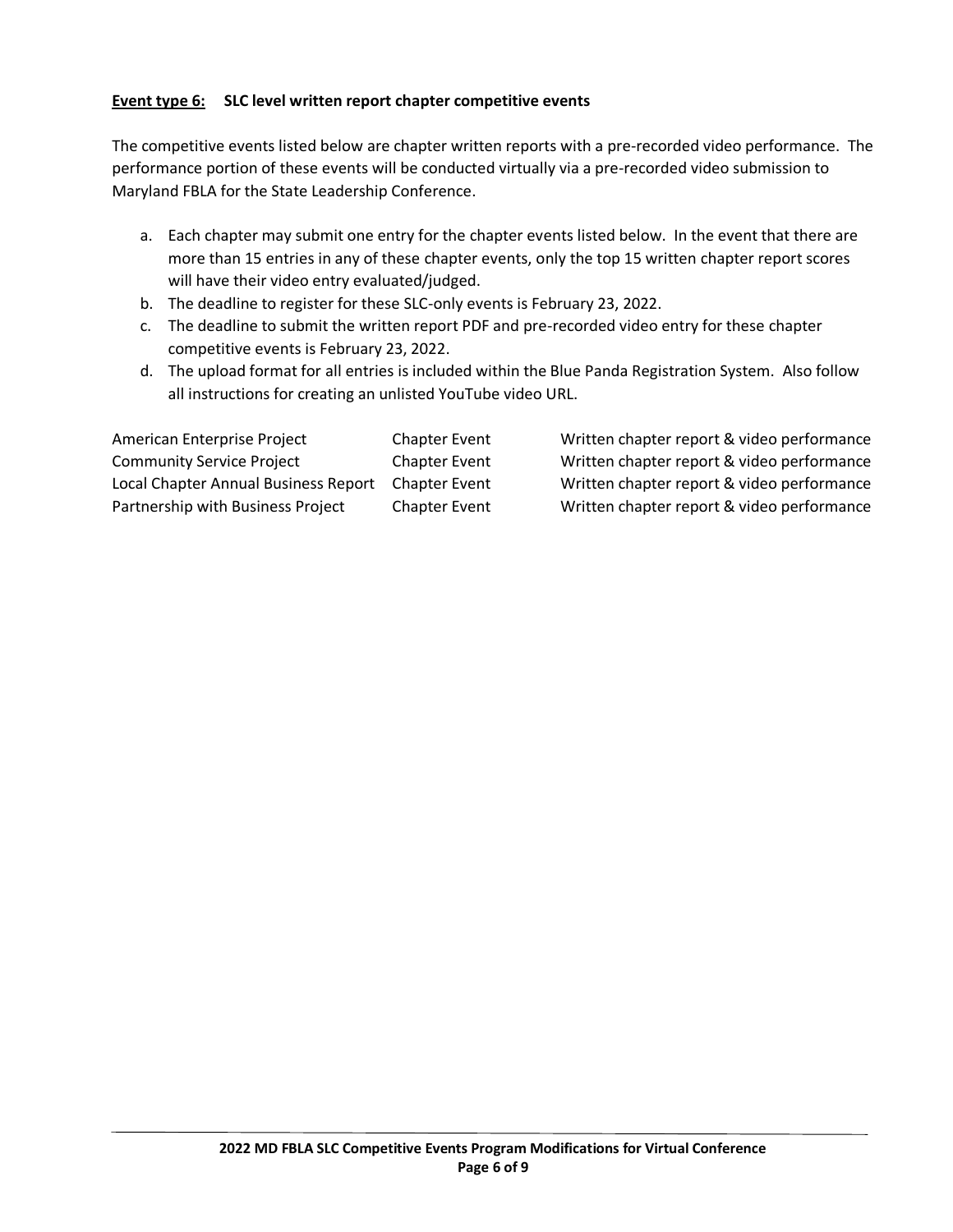# **Event type 7: Straight-to-state individual/team competitive events**

The competitive events listed below are individual/team pre-judged projects with a video performance component. The performance portion of these pre-judged URL/report competitive events are based upon the top-15 pre-judged event scores and the performance will be conducted virtually via a pre-recorded video submission to Maryland FBLA for the State Leadership Conference.

- a. Each chapter may submit up to 4 individual/team entries for each of the events listed below.
- b. The deadline to register for these straight-to-state events is February 23, 2022.
- c. The deadline to submit the pre-judged project (URL video or PDF report) is February 23, 2022.
- d. The individual/team events with a top-15 pre-judged project score will be notified on Monday, March 14, 2022 via a post to the MD FBLA website. Eligible top-15 entries must produce and upload their pre-recorded performance video by 5 pm on Friday, March 18, 2022.
- e. The upload format for all entries is included within the Blue Panda Registration System. Also follow all instructions for creating an unlisted YouTube video URL.

| 3D Animation                   | Individual/Team | Pre-judged project | Top 15 perform w/ video |
|--------------------------------|-----------------|--------------------|-------------------------|
| <b>Business Financial Plan</b> | Individual/Team | Pre-judged report  | Top 15 perform w/ video |
| <b>Business Plan</b>           | Individual/Team | Pre-judged report  | Top 15 perform w/ video |
| Digital Video Production       | Individual/Team | Pre-judged project | Top 15 perform w/ video |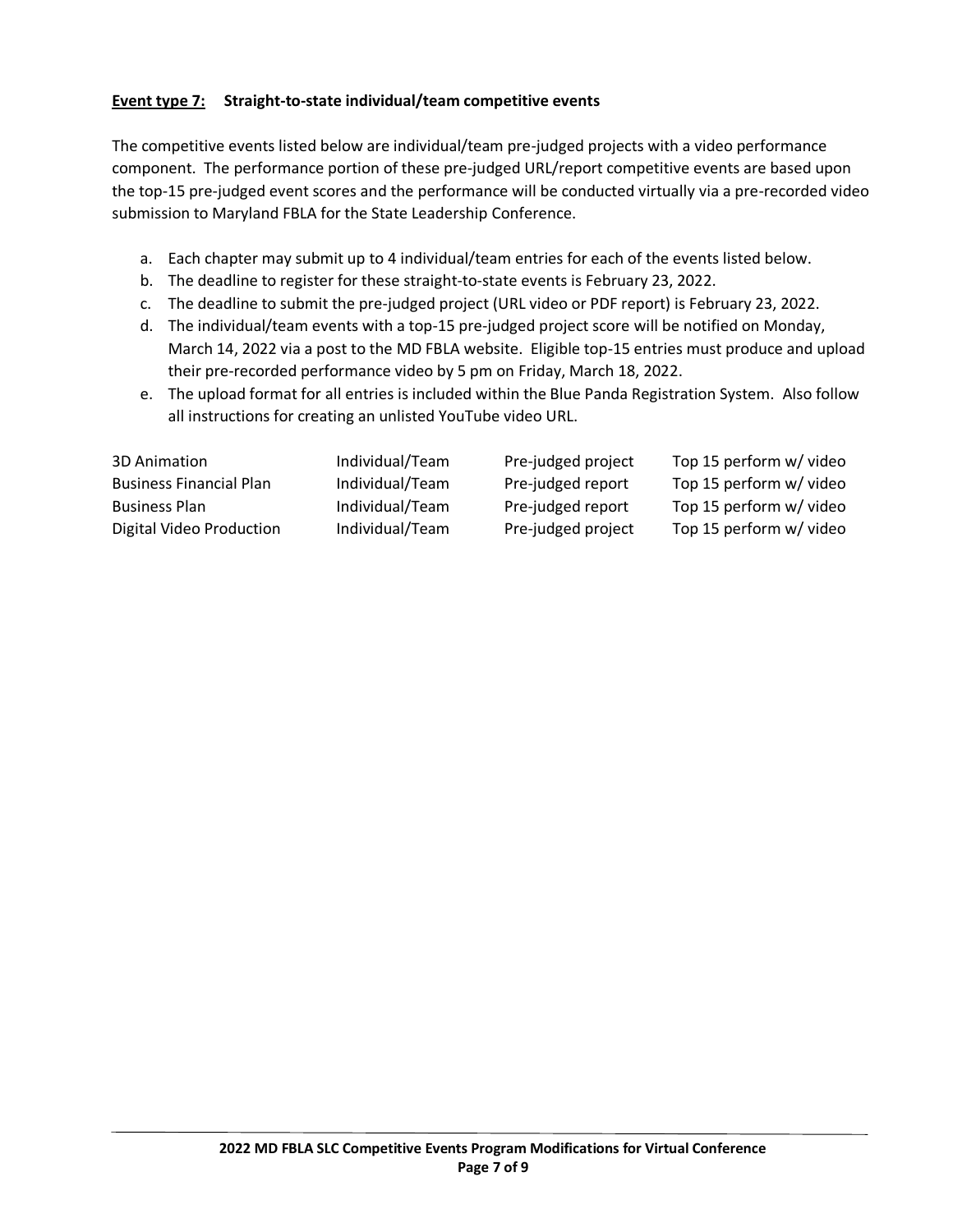## **Event type 8: SLC State Chapter competitive events**

The events below are Maryland-only chapter recognition events. Review the 2021-2022 Maryland FBLA Competitive Events Guide for additional information, SLC guidelines, and submission guidelines for these events.

- a. Each chapter may submit one entry for the chapter recognition events listed below.
- b. The deadline to register for these SLC-only recognition events is February 23, 2022.
- c. The deadline to submit the pre-recorded video, entry form, or scrapbook PDF is February 23, 2022.
- d. The upload format for all entries is included within the Blue Panda Registration System.

| FBLA-PBL Week                           | <b>Chapter Event</b> | Pre-judged URL video                |
|-----------------------------------------|----------------------|-------------------------------------|
| Outstanding Chapter/Chapter of the Year | <b>Chapter Event</b> | Pre-judged entry form**             |
| Scrapbook                               | <b>Chapter Event</b> | PDF format (see revised guidelines) |

\*\* Fillable PDF form located on MD FBLA website